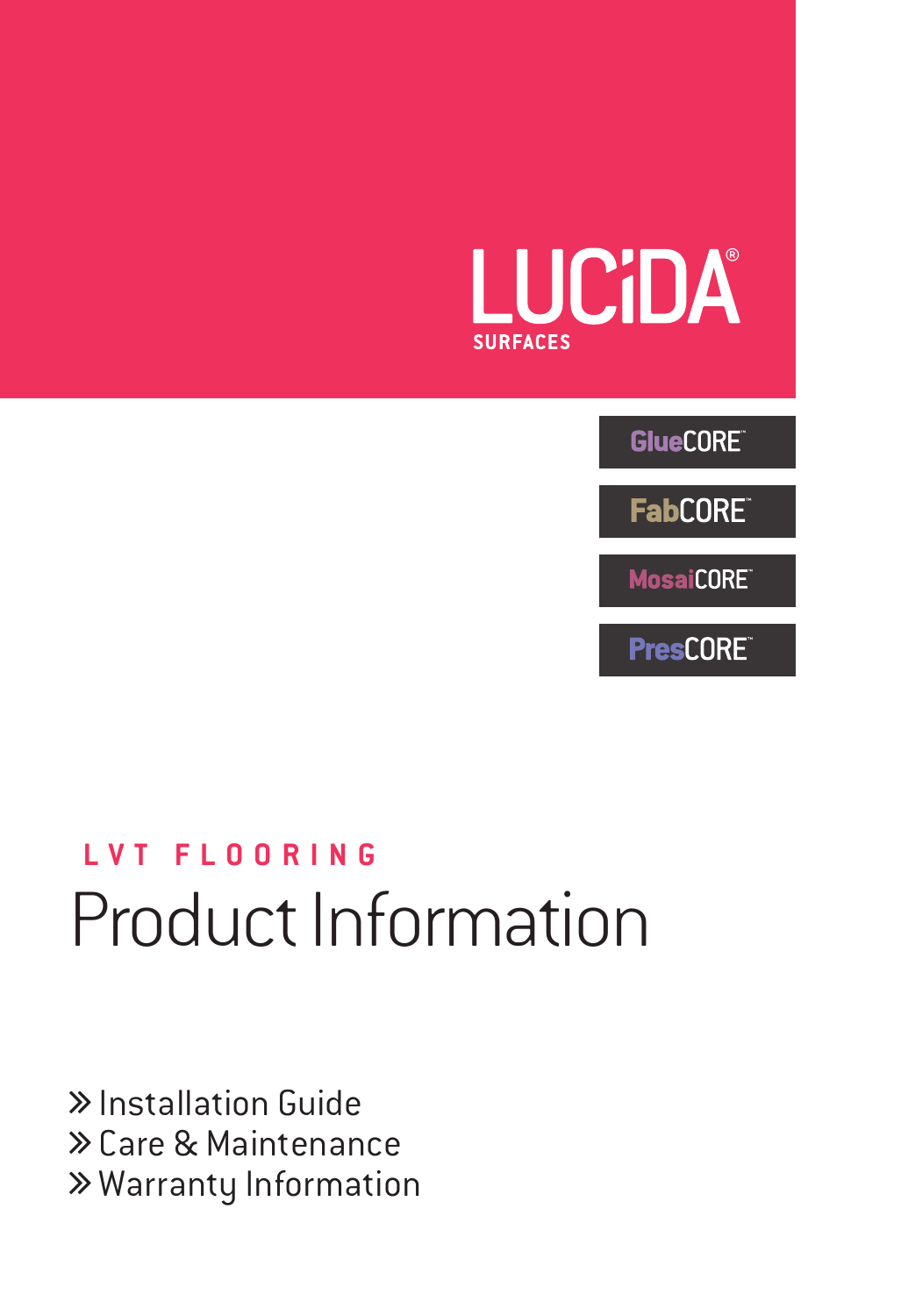# Part 1. Installation Guide

Thank you for choosing a Lucida product. When properly installed and cared for, your new flooring will be easy to maintain and keep its great look for years.

Please read all the instructions before you begin the installation. Improper installation will void warranty.

### **WARNING!**

Your old Floors may contain Asbestos!

DO NOT SAND, DRY SWEEP, DRY SCRAPE, DRILL, SAW, BEAD-BLAST OR MECHANICALLY CHIP OR PULVERIZE PREVIOUSLY INSTALLED EXISTING RESILIENT FLOORING, BACKING, LINING FELT, ASPHALTIC "CUTBACK" ADHESIVES OR OTHER ADHESIVES, AS THESE PRODUCTS MAY CONTAIN ASBESTOS FIBERS AND/OR CRYSTALLINE SILICA.

- Avoid creating dust when removing existing flooring and adhesive. Inhalation of such dust is a cancer and respiratory tract hazard. Smoking by individuals exposed to asbestos fibers greatly increases the risk of serious bodily harm.
- Unless positively certain that the product is a non-asbestos-containing material, you must presume it contains asbestos. Regulations may require that the material be tested to determine asbestos content and may govern the removal and disposal of material. See current edition of the Resilient Floor Covering Institute (RFCI) publication Recommended Work Practices for Removal of Resilient Floor Coverings for detailed information and instructions on removing all resilient covering structures.

# TOOLS REQUIRED:

Tape Measure, 100 lb. Roller, Square Ruler, Chalk Line, Utility Knife

# **I. GENERAL PREPARATIONS**

- Commercial glue down LVT should be stored, installed, and maintained in a climate-controlled indoor location between 65° - 85°F.
- Always check the cartons to assure the pattern number is correct. Work from 2 to 3 cartons at a time, mixing the planks during the installation.
- Inspection of flooring material prior to installation is required. Any defects should be immediately reported to the supplier from which the flooring was purchased before installation. Lucida Surfaces will not be responsible for labor costs to repair or replace material with defects that were apparent before or noticed at the end of an installation.
- Check if subfloor/site conditions comply with the specifications described below. If you are

not satisfied, do not install, and contact your supplier.

- Flooring products can be damaged by rough handling before installation. Exercise care when handling and transporting these products. Store, transport and handle the flooring planks in a manner to prevent any damage. Store cartons flat, never on edge.
- Flooring products can be heavy and bulky. Always use proper lifting techniques when handling these products. Whenever possible, make use of material-handling equipment such as dollies or material carts. Never lift more than you can safely handle.
- Ensure that moisture tests have been conducted and that the results do not exceed the acceptable moisture limit for the adhesive used.
- LVT flooring MUST be allowed to acclimate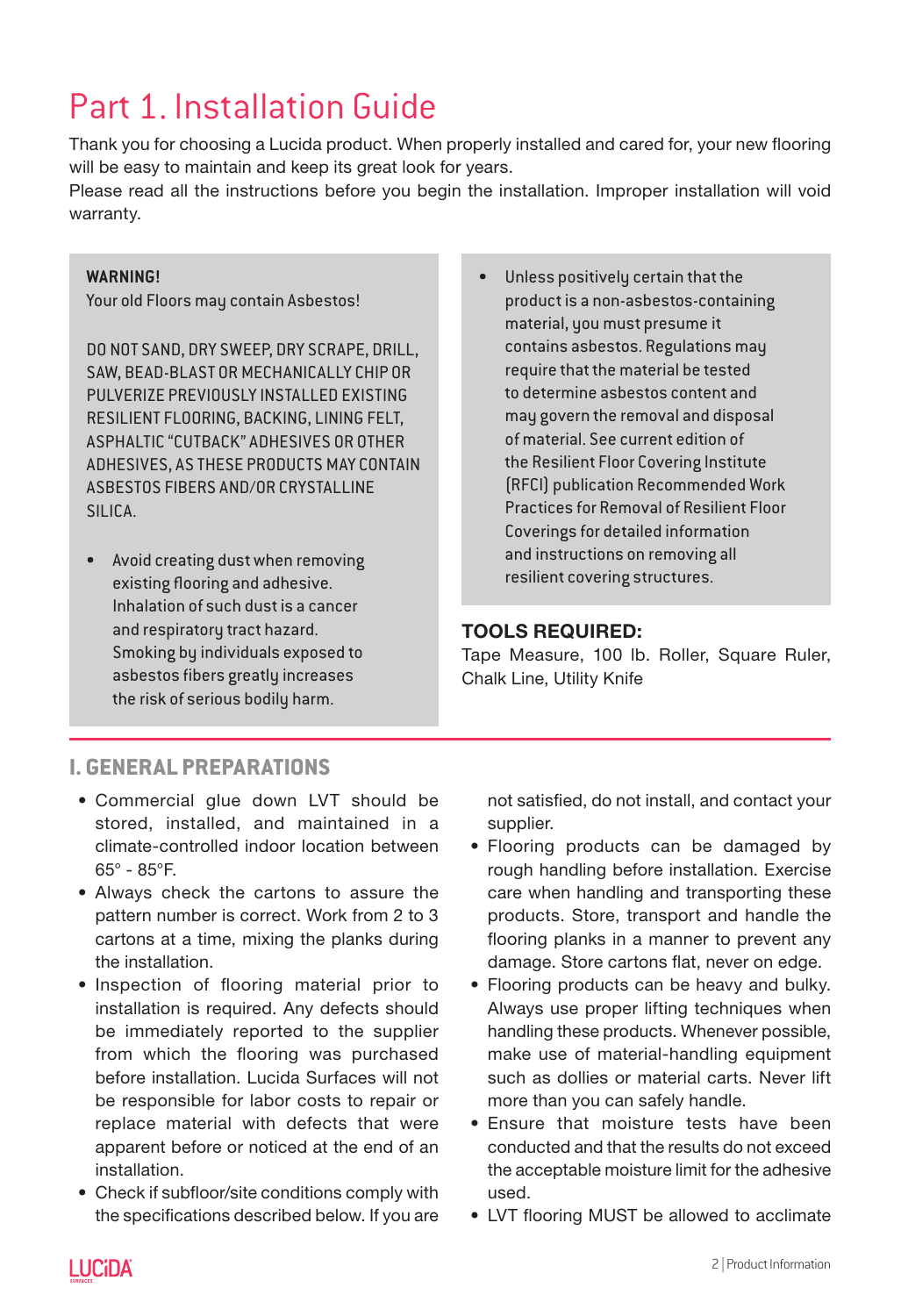to the temperature and humidity of the room. Leave the closed package in a horizontal position for at least 48 hours prior to installation. Preferred temperature should be 65° - 85°F. If flooring is exposed to temperatures less than 40°F for more than one hour, an additional 4 hours of acclimation is required at the preferred temperature.

• Install the product only after the jobsite has

been cleaned and cleared of other trade apparatus that may damage a finished tile installation.

#### **NOTICE**

Commercial glue down LVT is not recommended for: outdoor installations, showers, counter tops.

# **II. SUBFLOOR INFORMATION**

- Careful and correct preparation of the subfloor is a major part of a satisfactory installation. Roughness or unevenness of the subfloor will telegraph through the new floor covering, resulting in an unsightly surface and excessive wear on high spots. The flatness of wood subfloors or underlayments must not exceed on variation of 1/4" in 10 feet (1/2cm in 3 meters).
- All subfloor/underlayment patching must be done with a non-shrinking, water-resistant Portland cement patching compound.
- Never install commercial glue down LVT over residual asphalt-type (cut back) adhesive. It can bleed through the new floor covering. Residual asphalt type adhesive must be completely removed and covered with underlayment.
- Floor must be clean, smooth, flat and dry. Remove all foreign substances such as wax, grease, dirt, construction marks and contaminants, and any substance or chemical that would interfere with a good bond. Avoid using sweeping compounds. Do not install over substrates that have been chemically cleaned.

#### **UNDERFLOOR HEATING NOTICE**

Underfloor heating is possible with warm water heating systems. For other underfloor heating systems/mats, check with the underfloor heating manufacturer. Before fitting, please confirm suitability and their guarantee. The temperature

of the floor surface must not exceed 85°F (29.44°C) at any point.

- Before installing over newly constructed radiant heat systems, operate the system at maximum capacity to force any residual moisture from the cementitious topping of the radiant heat system. Moisture emission from subfloor cannot exceed 3 lbs. per 1,000 sq. ft. per 24 hours as measured with the calcium chloride test in accordance with ASTM F1869-04 or ASTM F2170 In-Situ Relative Humidity not to exceed 75%.
- Turn the heat off for 24 hours before, during and 24 hours after installation when installing over radiant heated subfloors. Failure to turn the heat off may result in significantly shortened working time of the adhesive.
- Make sure that the temperature in the room is at least 65°F (18°C) during installation.
- Floor temperature must not exceed 85°F (30°C).
- Once the installation has been completed, the heating system should be turned on and increased gradually (5 degree increments) until returning to normal operating conditions.
- Refer to the radiant heat system's manufacturer recommendations for additional guidance.
- Failure to strictly follow adhesive manufacturer's guidelines may result in failure and void the warranty.

#### **ELECTRIC HEATING MATS NOTICE**

Electric heating mats that are not embedded

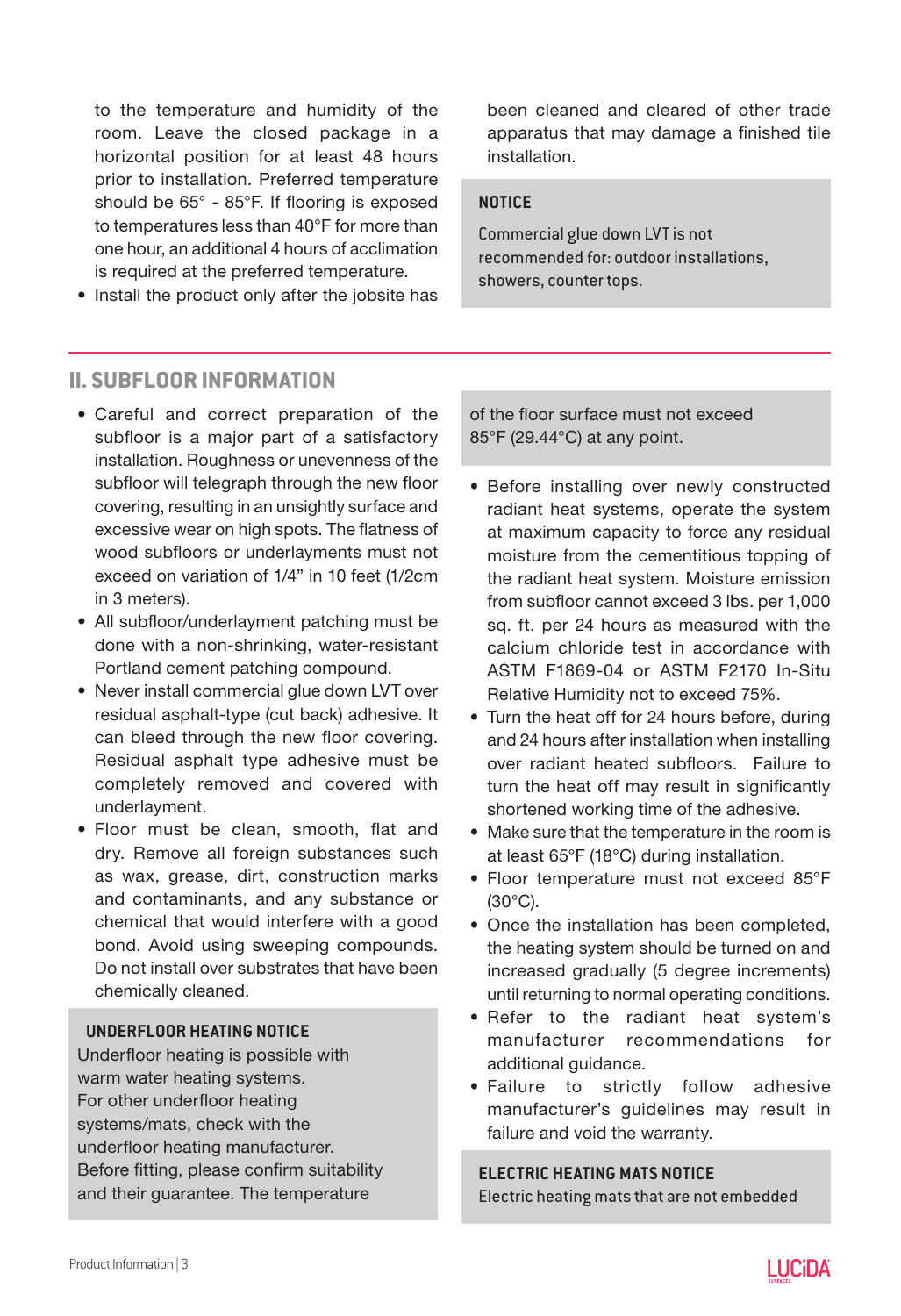into the subfloor are not recommended for use below the floors.

• Using electric heating mats that are not embedded and applied directly underneath the floors could void the warranty for your floor in case of failure.

# UNDERLAYMENT REQUIREMENTS

- Particleboard, chipboard, construction-grade plywood, any hardboard and flakeboard are not recommended as underlayment. All have inadequate uniformity, poor dimensional stability and variable surface porosity. Lucida Surfaces will not accept responsibility for adhered installation over these subfloors. In all cases, the underlayment manufacturer or underlayment installer is responsible for all underlayment warranties.
- Cover all exposed edges. Use wood molding or vinyl cove base along all walls, cabinet toe kicks, etc. Use transition strips in doorways or where new flooring joins another floor covering. Caulk along tubs, toilet bowls, etc. Do not wash the floor for 48 hours after installation. After 48 hours, damp mop to remove residual surface dirt.
- Prime floor if needed to prevent over absorption of adhesives, contain dust, and to insure a better bond of the adhesive to the subfloor.
- Panels intended to be used as underlayment should be specifically designed for this purpose. These panels should have a minimum thickness of 1/4". Any panels selected as an underlayment must meet the following criteria:
- 1. Be dimensionally stable.
- 2. Have a smooth, fully sanded face so the graining or texturing will not show through.
- 3. Be resistant to both static and impact indentation.
- 4. Be free of any surface components that may cause staining such as plastic fillers, marking inks, sealers, etc.
- 5. Be of uniform density, porosity and thickness
- 6. Have a written warranty for suitability and performance from the panel manufacturer or have a history of proven performance.

### **CAUTION**

Use only non-staining fasteners with underlayment panels. The procedure of gluing and screwing underlayment panels is not recommended. Solvent based construction adhesives are known to stain vinyl floor coverings. Lucida Surfaces will not take responsibility for discoloration problems due to improper installation.

### **NOTE**

The responsibility of determining if the existing flooring is suitable to be installed over top of with resilient rests soley with installer/ flooring contractor on site. If there is any doubt as to suitability, the existing flooring should be removed, or an acceptable underlayment installed over it. Installments over existing resilient flooring may be more susceptible to indentation.

# WOOD UNDERLAYMENTS AND **SUBFLOORS**

- Wood underlayment panels require a double layer construction and must be underlayment grade as specified and warranted by the manufacturer. Always fasten underlayment panels in accordance with the manufacturer's recommendations. Any failure of the underlayment or Lucida Surfaces flooring as a result of the underlayment is NOT the responsibility of Lucida Surfaces. Any porous wood underlayment must be primed. Lucida Surfaces does not recommend installing resilient flooring over wood flooring or subfloors applied directly over concrete or sleeper-construction floors.
- All wood subfloors must be suspended at least 18" above the ground.
- Adequate cross-ventilation must be provided, and the ground surface of a crawl space must be covered with a suitable vapor barrier.
- Wood subfloors directly on concrete or installed over sleeper construction are not satisfactory.
- Wood subfloors must be covered with a minimum 1/4" or heavier underlayment rated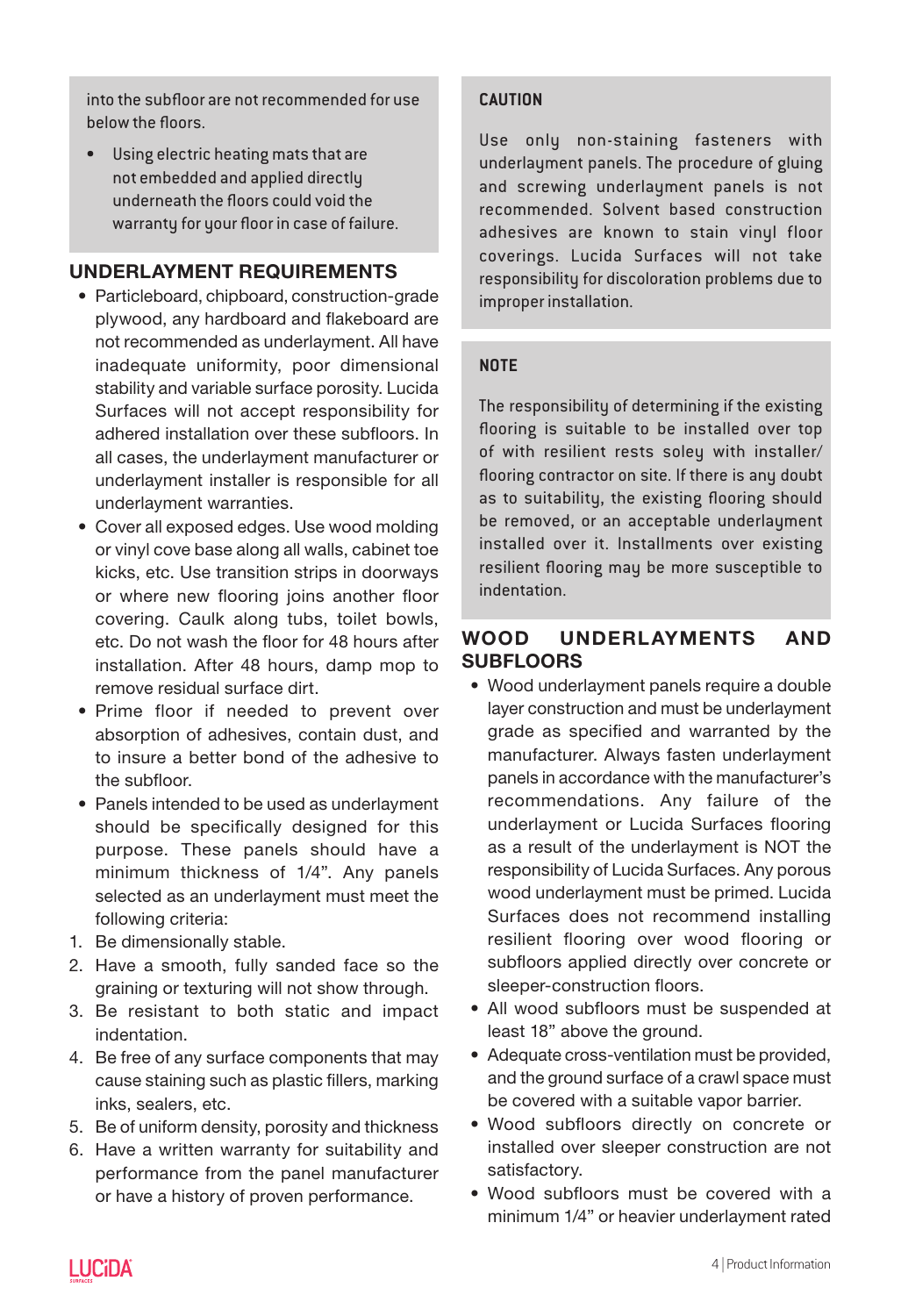panel to assure successful finished flooring installation.

# CONCRETE UNDERLAYMENTS AND **SUBFLOORS**

- See Grade Levels below. All concrete underlayments require moisture testing.
- Grade Levels:
- 1. Suspended: An acceptable suspended floor is a concrete or wood substrate with a minimum of 18" (460mm) of well-ventilated air space beneath it. Lucida Surfaces recommends that a moisture vapor barrier be placed on the ground below the air space.
- 2. On-Grade: An acceptable on-grade floor is a concrete substrate in direct surface contact with the ground at the surrounding ground level.
- 3. Below-Grade: An acceptable below-grade floor is a concrete substrate partially or completely in contact with the ground below the average surrounding ground level.
- Concrete subfloors must be dry, smooth and free from dust, solvent, paint, wax, grease, oil, asphalt sealing compounds and other extraneous materials. The surface must be hard and dense, and free from powder or flaking.
- New concrete slabs must be thoroughly dry (at least six weeks) and completely cured. Curing agents, surface hardeners and other additives may cause adhesive bonding failure. These should be removed by sanding or grinding.
- All concrete slabs must be checked for moisture before installing material. The final responsibility for determining if the concrete is dry enough for installation

of the flooring lies with the floor covering installer. Commercial glue down LVT must never be installed where excessive moisture emissions may exist. Moisture emission from subfloor cannot exceed 3 lbs. per 1,000 sq. ft. per 24 hours as measured with the calcium chloride test. A result of up to 85% is acceptable per ASTM F2170. Lucida Surfaces will not assume responsibility for floorcovering failure due to hydrostatic pressure or moisture vapor emission.

- Holes, grooves, expansion joints and other depressions must be filled and troweled smooth and feathered even with the surrounding surface.
- Concrete floors with a radiant heating system are satisfactory, provided the temperature of the floor does not exceed 85°F at any point. The heating system should be turned on to eliminate residual moisture.

# OTHER ACCEPTABLE UNDERLAYMENTS

- VCT (well bonded, on and above grade in absence of waxes or sealers)
- Ceramic (well bonded & properly prepared)
- Terrazzo (well bonded & properly prepared)
- Self-leveling and patching compounds (latex fortified Portland cement based only)
- Resilient floor (no more than 1 layer, well bonded, non-cushioned)

# DO NOT INSTALL OVER

- Any type of carpet.
- Existing cushion-backed vinyl flooring.
- Floating floor of any type, loose lay, and perimeter-fastened sheet vinyl.
- Laminate flooring.
- Cork flooring.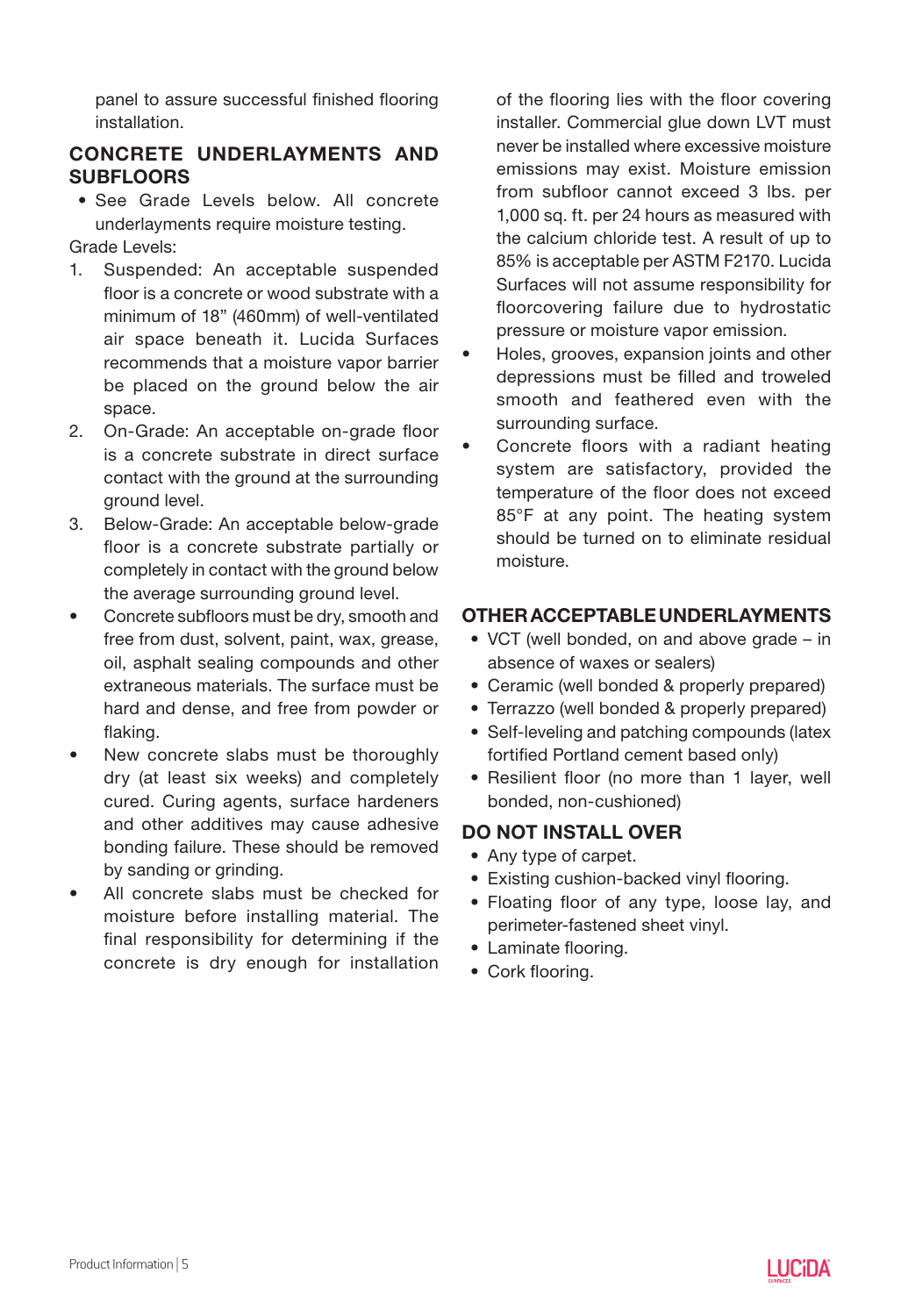# **III. INSTALLATION**

- Remove baseboard, quarter-round moldings, wall base, appliances and furniture from room. For best results, door trim should be under-cut to allow flooring to move freely without being pinched. After preparation work, sweep and vacuum the entire work area to remove all dust and debris.
- As with all tile formats, Commercial glue down LVT flooring should be "balanced" in the work area. Randomize the direction of installation while maintaining proper spacing between end joints.
- Work from at least three cartons at a time and randomize the location of similar tiles.
- Tiles may be laid squarely or laid out diagonally in the work area. In either case, the room must be accurately measured to square off the area and to determine the center point.
- Accurately measure the room to determine the center point. At this point, strike a line at a 90° angle to divide the room into four.
- Measure the distance from the center point to the wall in the direction parallel to the width of the plank. Divide this measurement by the width of a plank. If the last plank installed will be less than half its width, adjust your starting point by half the width of a plank.
- Apply the adhesive in this area following the

adhesive manufacturer's instructions.

- After allowing sufficient open time, begin laying the tile at the intersection of the working lines, starting from the center point and moving out. Be certain this tile is installed squarely on the lines.
- After the first tile is in place, begin laying tiles outward. Press tiles firmly against adjoining tiles and press into the adhesive. Begin stair stepping the tiles into the field area. Maintain the squareness of the installation by keeping tiles along guide lines. Insure that the tiles are firmly bonded to the subfloor by rolling the entire installation with a minimum of 100-pound three-section floor roller.
- In hallways and small spaces, it may be simpler to work lengthwise from one end using a center reference line as a guide.
- Make sure cut edges are always against the wall.
- To properly cut LVT products score the top side of the material with a utility knife. Bend the product and finish the cut through the backside. This will ensure the cleanest cut. It may be necessary to use a heat gun to cut around vertical obstructions. Allow the heated LVT to return to room temperature before installation.



After thoroughly cleaning the subfloor, measure the space to determine the center point of the room. Strike a line at this point. Create a 90° angle to divide the room into four equal parts.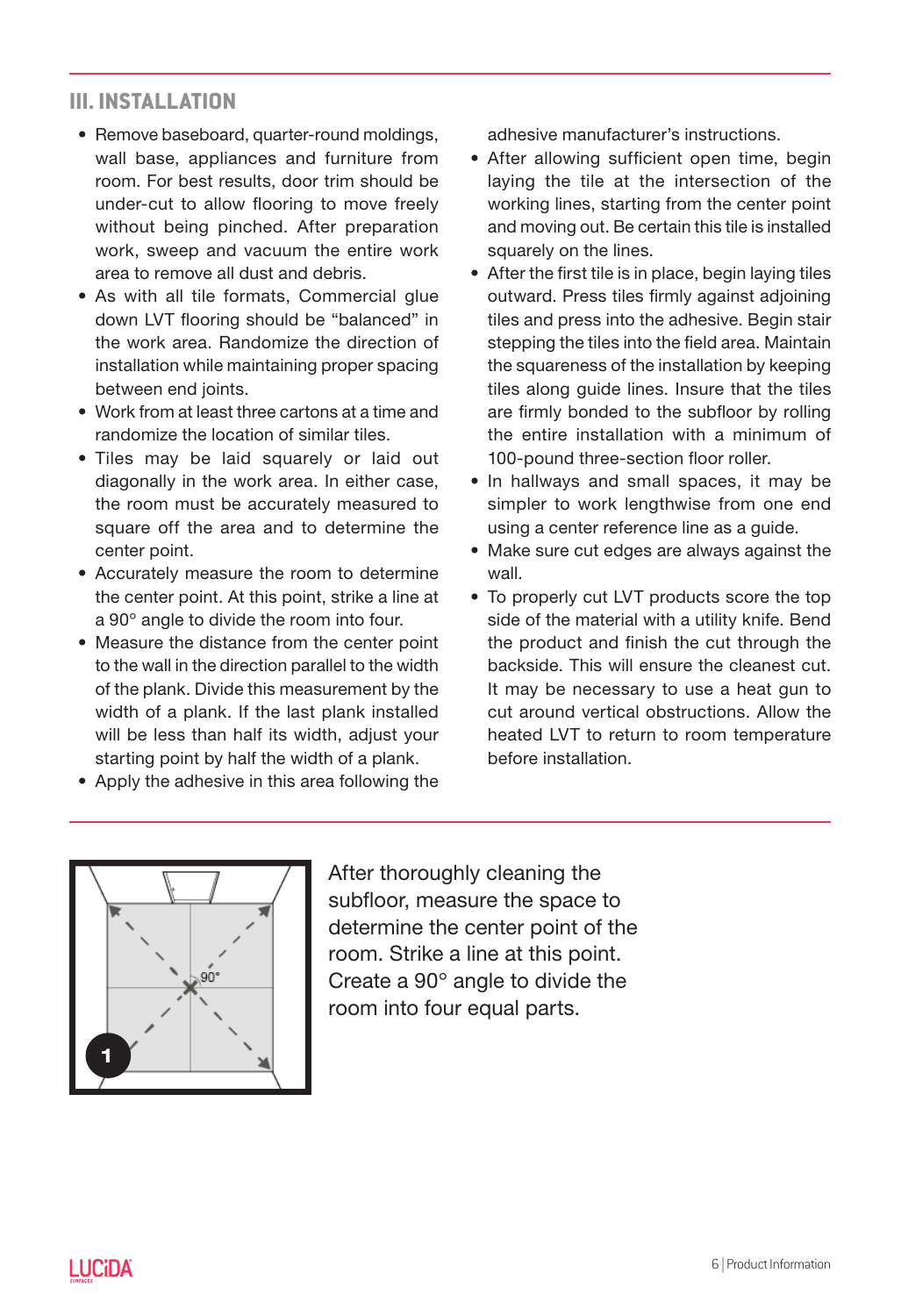

from the center to the wall. Divide the measurement by the width of the plank. If less than half the width remains as the border plank, adjust the center point by half the width of

a plank.



Apply adhesive following manufacturer's instructions.



After sufficient open time, begin laying the tile from the center point, making sure the tile is squarely on the lines.

5

Press tiles firmly against adjoining tiles and lay row by row or in a pyramid fashion. Press firmly into adhesives.



Roll entire installation with a minimum of 100-pound floor roller.



Use a resilient flooring hand roller to squeeze out any remaining adhesive in tight spaces.

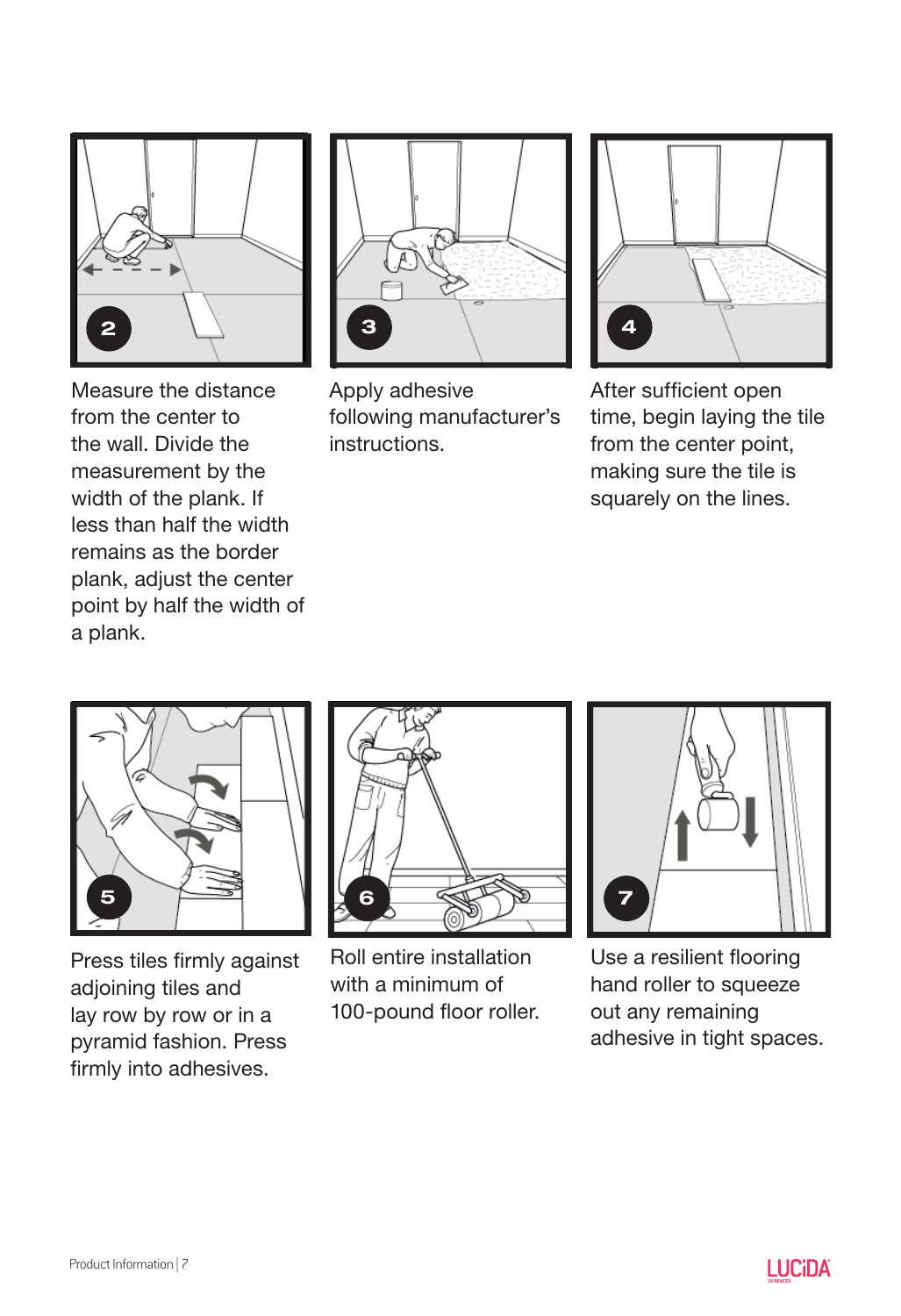# **IV. FINISHING THE INSTALLATION**

• Commercial glue down LVT must be rolled with a minimum 100-pound, three-section floor roller immediately after installation

# **V. DISASSEMBLING**

Although the wear surface of commercial glue down LVT is durable, it is not bulletproof. Should an accident occur that damages the surface of the product, a simple repair procedure exists. The key to this process is having ample material available to replace the damaged area(s). This should be considered when placing the original order. Extra tiles and planks should be wrapped in their packaging and stored in an interior, climate-controlled location.

- To remove a tile or plank, gently heat with a hot air blower to allow the material to become more flexible.
- Use a utlity knife to cut a line through the midle of the plank.
- Insert a thin 2" wide putty knife in the newly cut line and gently lift up. Be careful not to

• Roll the flooring in both directions to firmly seat the tile into the adhesive.

damage the surrounding flooring.

- Remove the damaged tile or plank from the floor. When removing a tile, pay attention to the orientation of the embossed arrow on the back of the damaged piece so that the new tile can be installed in the same direction.
- Inspect the subfloor for lumps of residual adhesive, remove and smooth out as necessary.
- Using a 1/32" notched trowel, apply a thick coating of adhesive to the back of the replacement piece. Provide sufficient open time and then position the tile or plank into the repair area.
- Roll evenly with a hand roller and, if necessary, weight the tile or plank for several hours until the adhesive sets.



Using a utility knife, cut a seam lengthwise through the damaged plank.



Insert a thin 2" wide putty knife in the cut line and gently lift up.

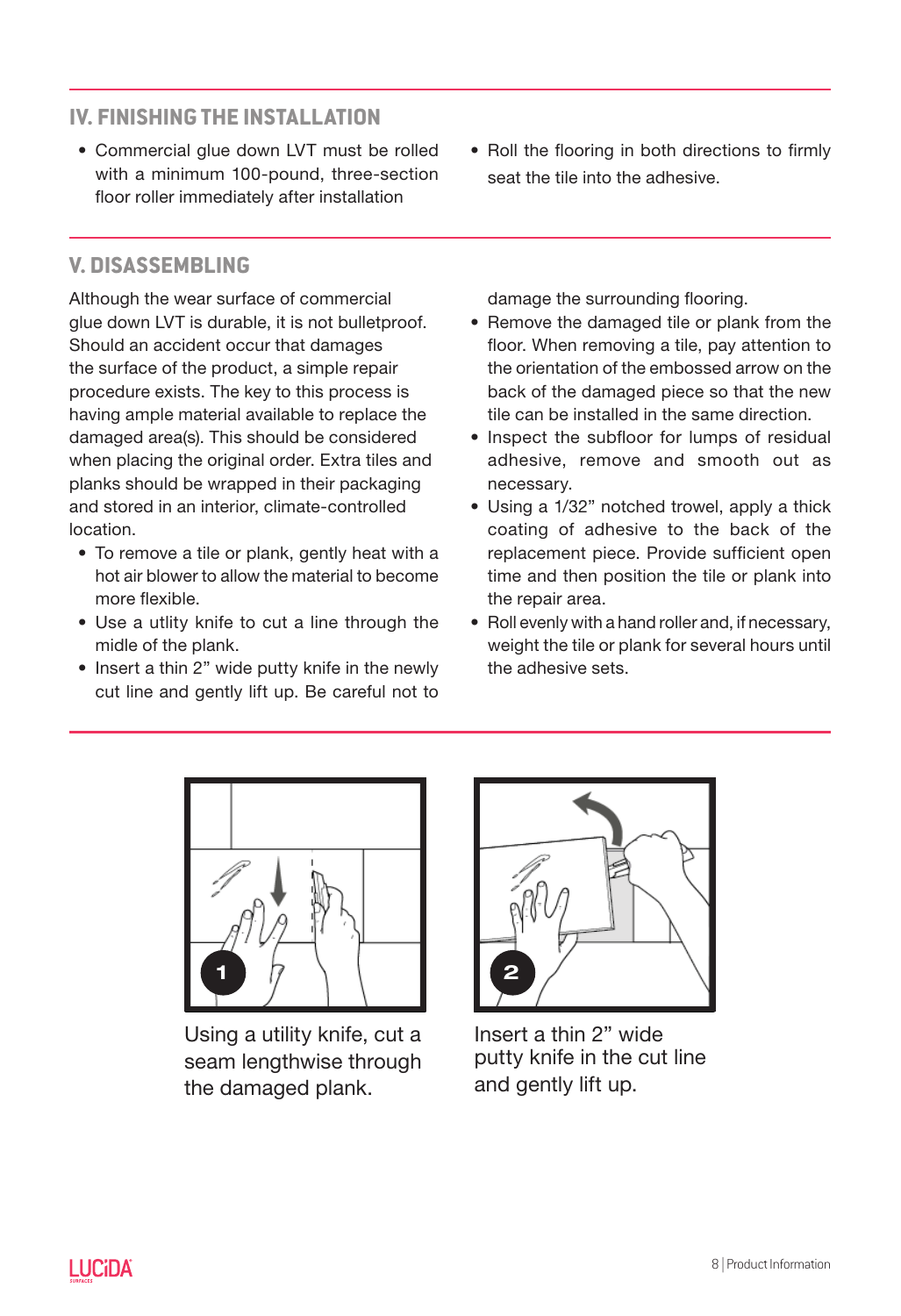# **VI. ADDITIONAL INSTALLATION RULES**

- Use permanent 100% silicone caulk next to bathtubs, showers, sliding doors or similar areas
- For bathroom installations, it is not necessary to remove the toilet. Make relief cuts around the perimeter of the toilet and make sure the vinyl flooring is laying flat before trimming off the excess material.
- Note: if there is ceramic sanitary cove and no place to install trim mold, you can apply caulk around the walls.
- Floor covering subjected to excessive heat and light is subject to thermal degradation. Use appropriate precautions to minimize potential effects on the floor covering.
- Never use tape around the perimeter of the room.
- Never apply Lucida Glue Down tiles to wet adhesive. This could cause permanent bond or wrinkling.
- Do not place heavy items on newly installed floor covering for at least 24 hours after completion of the installation.
- Do not use a trowel for application of pressure sensitive adhesive.
- For Metal door jambs that cannot be undercut, leave an 1/8" expansion gap and caulk with 100% silicone caulking.
- Do not use tape to secure floor protection during construction or renovation. Use ram board or similar to protect the floor.
- DO NOT slide heavy appliances or furniture over or across the flooring. Always lift objects and place them on the flooring or reposition appliances and furniture using professional moving glides or carpet with the pile side down

# **IMPORTANT**

All flooring must be rolled with a minimum 100 lb. roller after installation. Use a hand roller in areas not reached with a 100 lb. roller.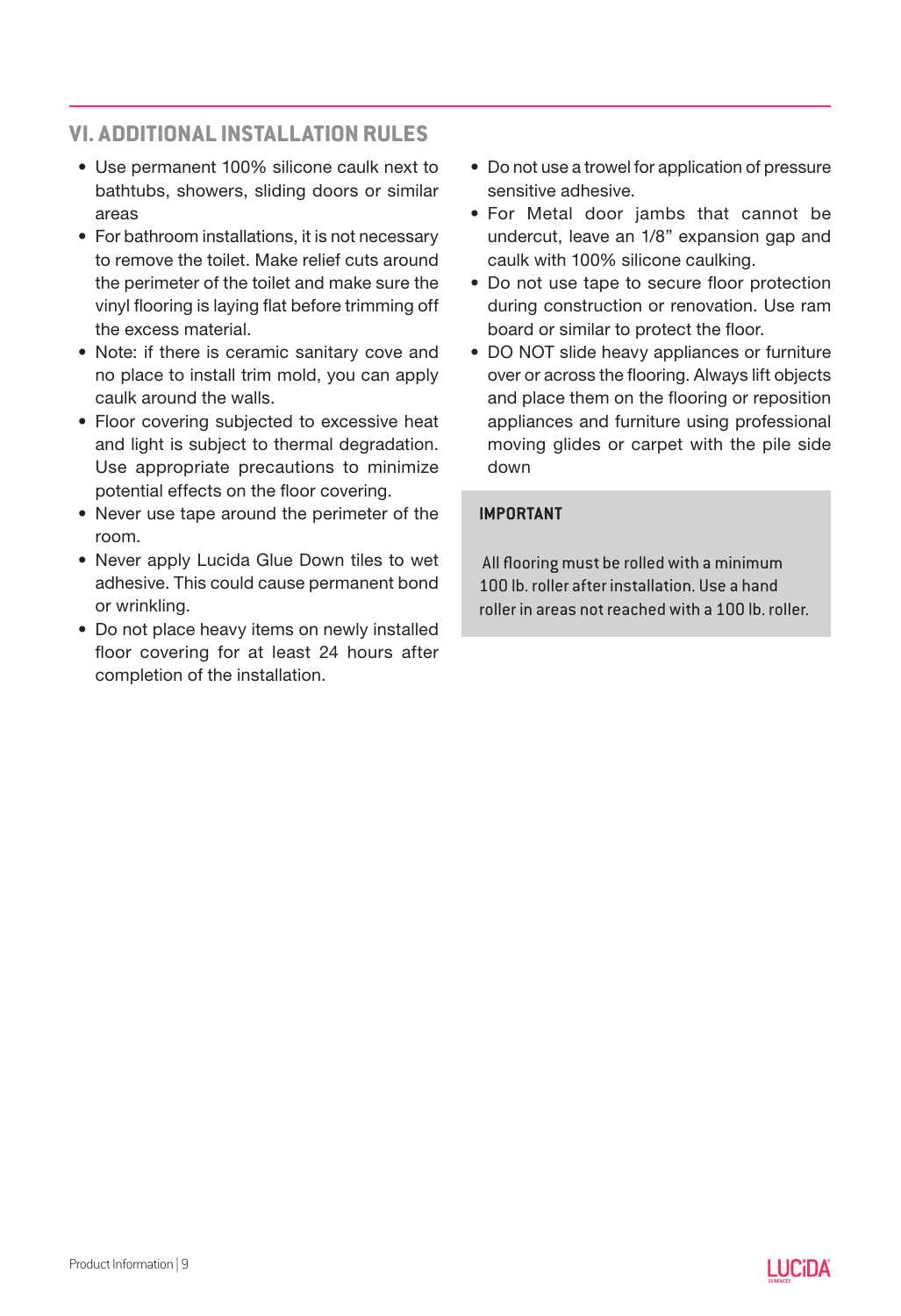# Part 2. CARE & MAINTENANCE GUIDE

This is a comprehensive maintenance guide for GlueCore flooring products from LUCIDA SURFACES. Following this guide is mandatory in order to validate your Exclusive Warranty by LUCIDA SURFACES in both residential and commercial applications. Contact LUCIDA SURFACES regarding any questions or concerns you may have.

# BEFORE & AFTER INSTALLATION

LUCIDA SURFACES flooring products were intelligently designed and manufactured to provide robust and low maintenance flooring systems for both residential and commercial applications. Following this guide is mandatory to validate the Exclusive Warranty and to guarantee a satisfactory experience.

• Before and after installation, ensure that your flooring remains within the specified suitable environmental conditions outlined in the installation guide for your product.

- For installations using adhesive wait 5 days before using a wet mop to clean your floors to allow the adhesive to fully bond to the sub floor and flooring.
- Immediately after installation, use a damp cloth to wipe up any excessive adhesive before it is allowed to cure. Adhesive that has dried can be removed using a plastic scraper; do not use sharp or metallic scrapers.
- After installation, dry mop floor using a micro fiber mop pad or appropriate floor vacuum to remove dust particulate from the floor. Spray neutral pH cleaner onto the floor in manageable area (spray mist will dry quickly). Use a micro fiber wet mop pad to mop the floor with cleaner. If pad becomes dirty, be sure to replace the pad with a new micro fiber wet mop pad. Work floor in sections.
- Make sure that the floors are adequately protected during installation if other trades are working within the environment. Damage caused by workers within the installation area

**LUCIDA**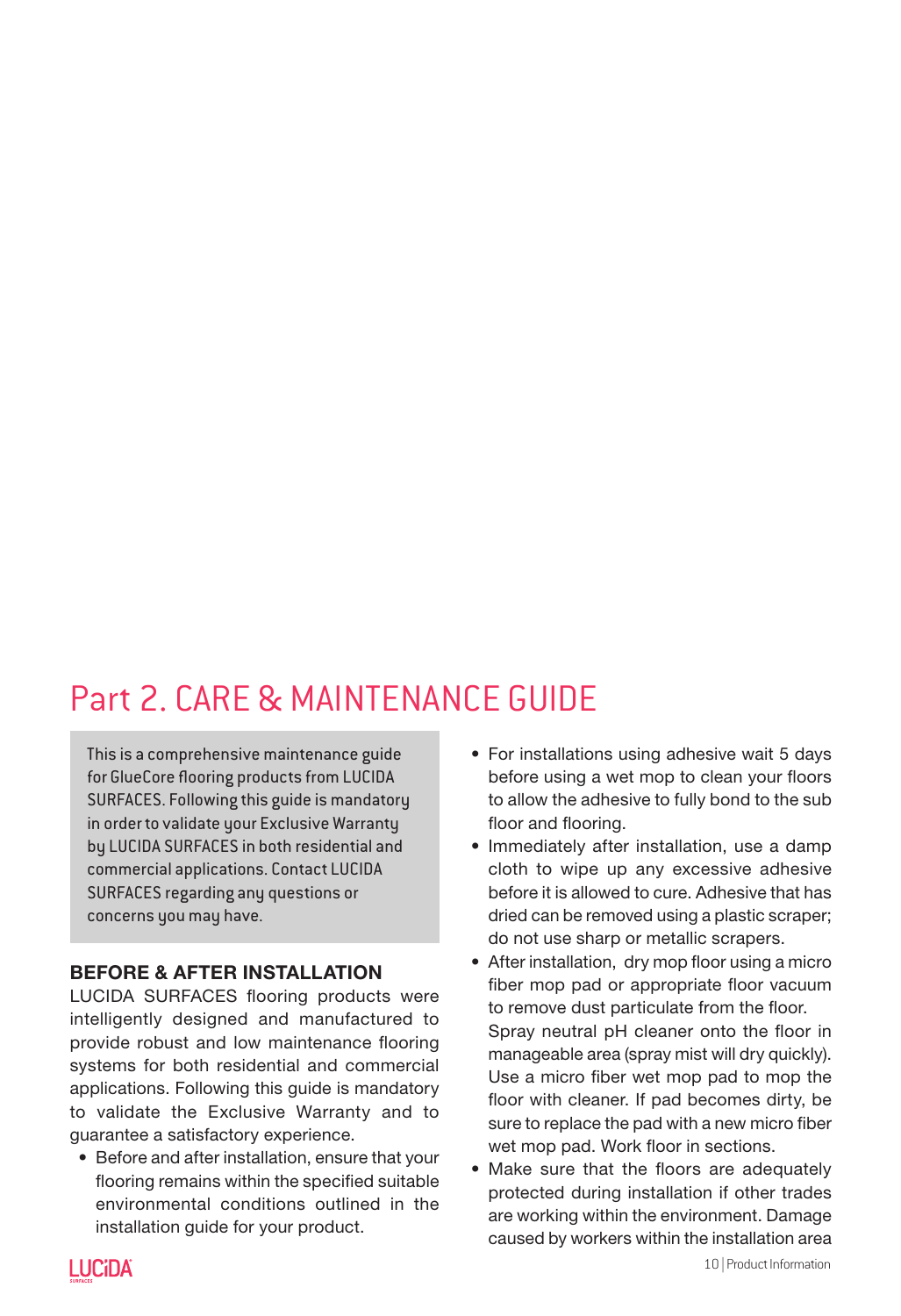is not covered under warranty.

- It is recommended for residential, and mandatory for commercial applications that a protective floor matting is used in entrances. Do not use rubber backed matting as it is known to discolor all-wear layers and is not covered under warranty.
- Immediately wipe off chemicals that can discolor and damage the flooring.

# MAINTENANCE & CLEANING

Cleaning your LUCIDA SURFACES GlueCore Floorings is a breeze as all of our products are manufactured with a robust polyurethane coated wear layer. Please follow the cleaning guide outlined below. Only use cleaners that are provided as examples.

- Only use a neutral PH cleaner to clean your floors such as ZEP Neutral Floor Cleaner or a mild dish detergent similar to Dawn. Use of stronger detergents such as Pine Sol is acceptable provided that the floors are followed up with a rinse to remove any residue. Failure to rinse floors may cause a buildup of detergent and may dull the finish of your floor (which is not covered under warranty). Cleaners only need to be used sparingly; more is not always better.
- Use of abrasive and harsh cleaners such as bleach or solvents will void the wear warranty. Only use mops with non-abrasive fibers to clean Sweep or vacuum daily using soft bristle attachments.
- Clean up spills and excessive liquids immediately.
- Damp mop as needed and use cleaners recommended for vinyl flooring.
- Use proper floor protection devices such as felt protectors under furniture.
- Place a walk-off mat at outside entrances to reduce the amount of dirt brought into your home. Do not use mats with a latex or rubber backing since these backings can cause permanent discoloration.
- Avoid direct sunlight on LVT flooring as it can cause fading and expansion of vinyl planks.

Use window protection.

- Do not drag or slide heavy objects across the floor
- Surface temperature should not reach 140 degrees from sunlight or bed bug treatment as it would cause expansion of vinyl planks.

# PREVENTIVE CARE

- Felt pads must be placed under the legs of all furniture such as couches, tables, and chairs. This will protect your floor from damage and allows furniture to effortlessly glide over the flooring. Damage to the surface of flooring from dragging objects across it is not covered by warranty.
- Heavy furniture and appliances should be equipped with non-staining large surface floor protectors.
- When moving appliances or heavy objects over the flooring, ensure that sliding pads or protective blankets are used as damage caused by appliances is not covered under warranty.
- When moving appliances or heavy furniture it is always wise to lay a plywood panel, or similar, on your floor and "walk" the item across it. This protects your floor from scuffing, gouging and damage.
- Furniture with castors or wheels must swivel easily and be suitable for resilient floors. Do NOT use ball type castors as they can damage the floor. Caster wheeled chairs should have wide, rubber casters. Place protective mats under office chairs.
- Use floor protectors under furniture to reduce indentation. As a general rule of thumb, the heavier the item, the wider the floor protector should be.
- Do not allow standing water to remain on the surface of your flooring. Although your flooring is 100% water proof, standing water can seep into the sub-floor through the seams in the flooring causing issues with the adhesive and mildew within the sub-floor.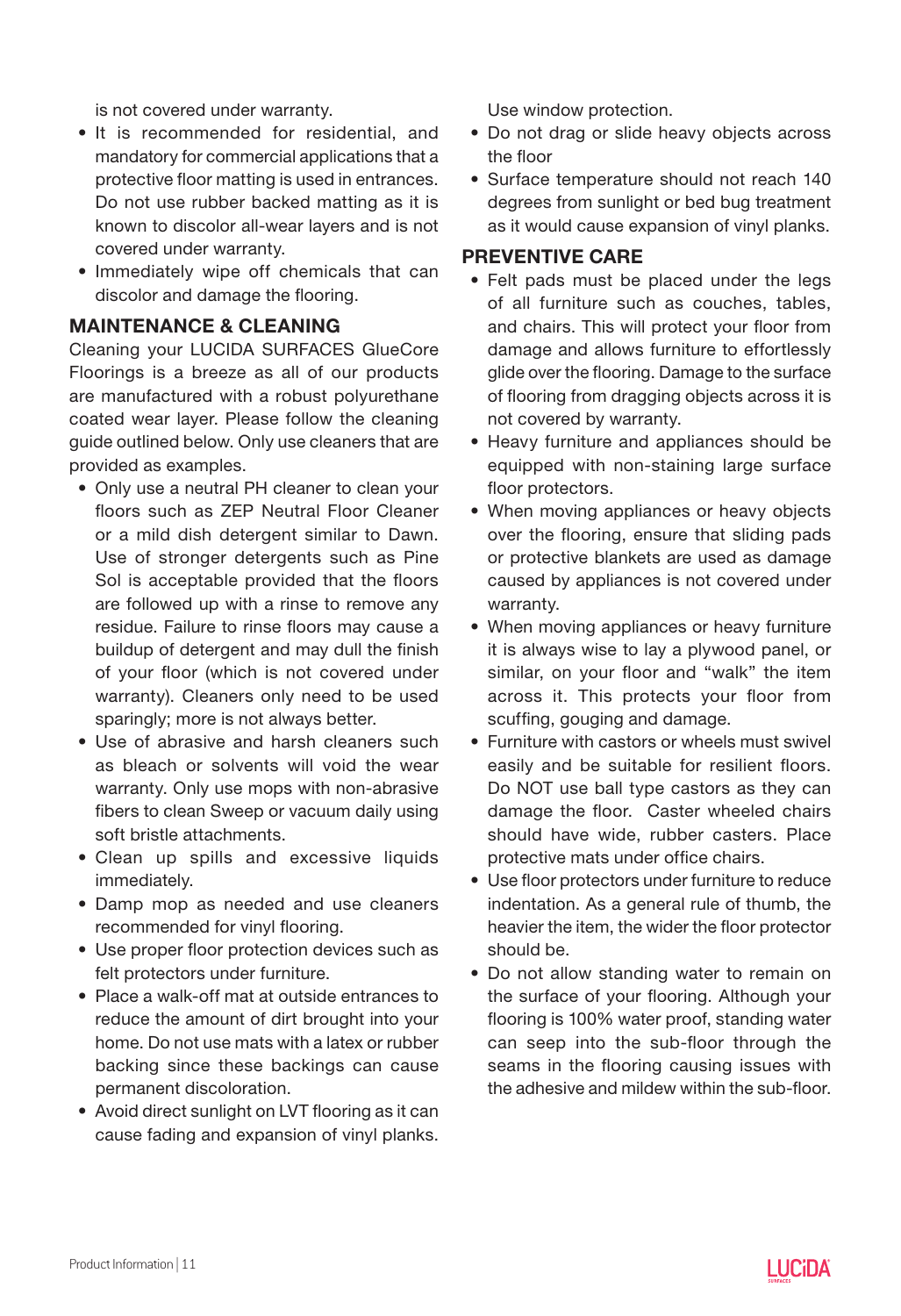# Part 3. Warranty Information

Lucida Surfaces® Limited Residential Warranty

25-year for GlueCore™, MosaiCore™, and FabCore™ products and 5-year for PresCore™ products.

Lucida Surfaces® LLC ("Lucida") provides the following limited 25 or 5-year residential warranty to the original purchaser for as long as he or she owns the flooring product and uses it under normal conditions: The GlueCore™ surface will not wear through;

The planks will not fade due to sun or electrical light;

The planks will not stain under normal conditions;

The planks will resist damage from moisture due to damp mopping and everyday spills;

The Limited Warranty does not cover discoloration from mold or from flooding, floods, leaking plumbing or appliances, water entering through sliding glass doorways, as well as floor covering failure due to hydrostatic pressure or moisture vapor emission.

This limited warranty is subject to the conditions described in the "Conditions" section below and does not apply if used in any commercial setting.

Lucida Surfaces® Limited 6-Month Manufacturing Warranty

Lucida Surfaces® provides a limited warranty to the original purchaser for six (6) months from the date of purchase covering any manufacturing defects in the flooring product. The Lucida Surfaces® Limited 6-Month Manufacturing Warranty is made subject to the following condition:

This limited warranty does not cover any damage that occurs during shipment or installation.

Lucida Surfaces® Limited Light Commercial Warranty

10-year for GlueCore™, MosaiCore™, and FabCore™ products. Lucida Surfaces® provides the following limited light commercial warranty to the original purchaser for 10 years from the date of purchase that:

The GlueCore ™ surface will not wear through;

The planks will not fade due to sun or electrical lights; and The planks will not stain.

This limited warranty is subject to the conditions described in the "Conditions" section below and only applies if used in one of the following commercial areas:

Retail:

Entryways\*, Sales Floor/Showroom, Checkout, Breakrooms, Dressing Rooms, Offices, Storage Rooms.

Doctor's Offices:

Entryways\*, Lobbies, Waiting Rooms, Hallways, Nurses Stations, Offices, Breakrooms, Storage Rooms.

Hotels:

Entryways\*, Lobbies, Hallways, Guest Rooms, Conference/Meeting Rooms, Kitchenettes, Lounges, Offices.

Business Offices:

Entryways\*, Lobbies, Hallways, Offices, Conference/Meeting Rooms, Breakrooms. Restaurants: Entryways\*, Lobbies, Hallways, Offices. Educational:

Entryways\*, Lobbies, Hallways, Offices, Classrooms, Storage Rooms, Residence Halls, Common Areas.

Multi-family Housing:

Entryways\*, Lobbies, Common Areas, Hallways, Offices, Storage Rooms, Individual Housing Units.

\*Walk off mats are required at all entryways

All areas must be assessed prior to installation of flooring to determine if other surface measures need to be taken or conditions addressed, including, but not limited to requirements for static control, state health and building codes, slip resistance, high impact traffic and moisture/water exposure. Other than the specific warranty identified above, Lucida Surfaces® provides no additional warranties and Lucida Surfaces® does not warrant that any of the uses identified above are in compliance with any applicable building, health, inspection, and/or other municipal regulation or codes. Lucida Surfaces® is not responsible for usage that is not in compliance with any regulation or code. Proper assessment of location and usage must be applied. Contact your Lucida Surfaces® representative for questions on performance in specific locations.

The Lucida Surfaces® Limited 25-Year Residential Warranty, Limited 5-Year Residential Warranty and Limited 10-Year Light Commercial Warranty are made subject to the following conditions:

The planks must be installed properly in accordance with Lucida Surfaces® installation instructions. The instructions should be obtained through a retailer or at www.LiveOnLucida.com. Proper installation includes, but is not limited to, the following:

A moisture test must be performed to determine if excessive moisture exists in the subfloor.

When installing over concrete, a calcium chloride moisture test must be performed. Readings greater than 5 lbs/1,000 sq. ft./24



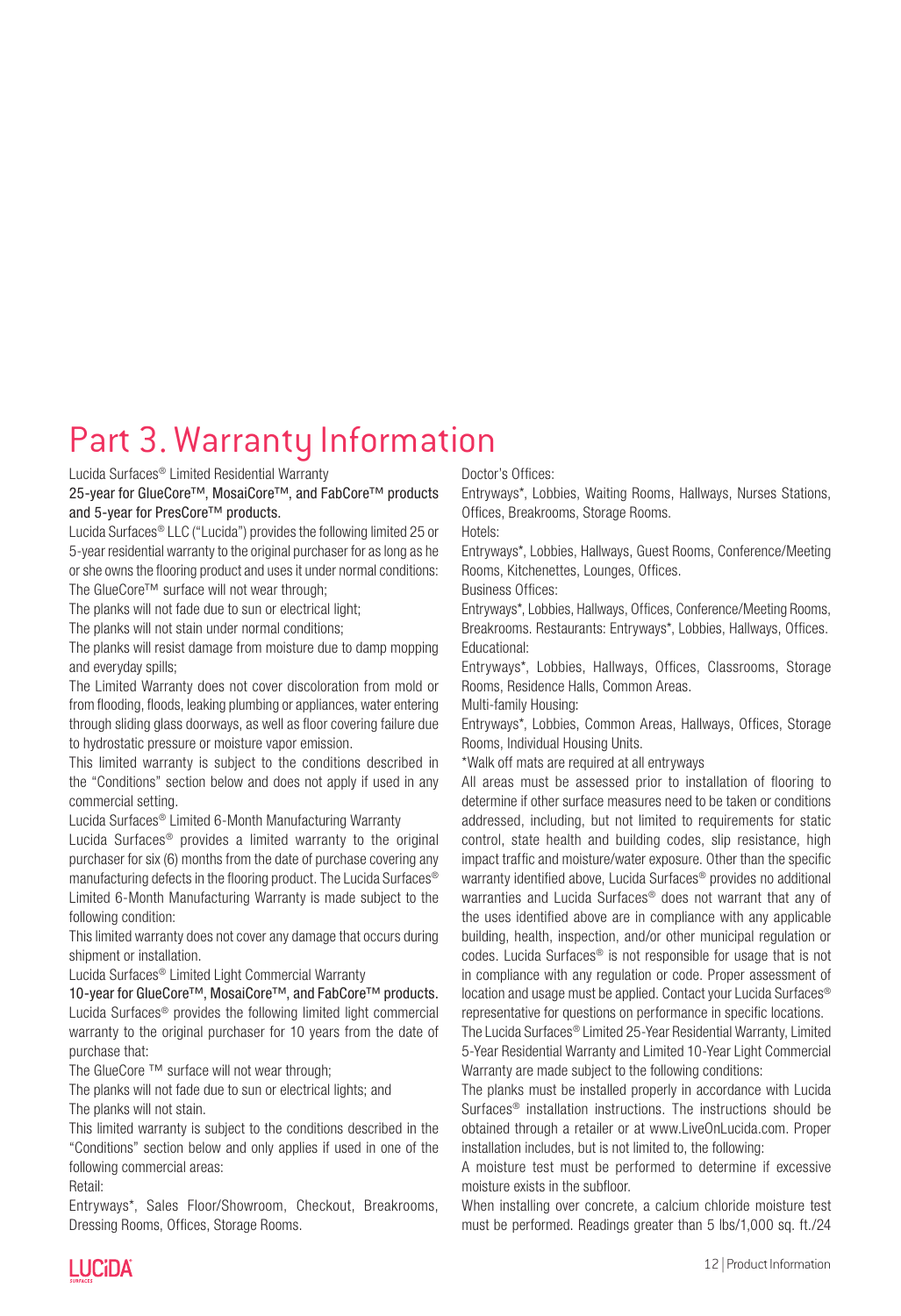hours are unacceptable for installation. If a moisture meter is used, a reading greater than 4.5% is unacceptable.

When installing Lucida Surfaces<sup>®</sup> in special situation areas such as terrazzo, pier and beam or radiant heating and to also learn how to properly acclimate your floor, please contact our consumer help line at USA - 1.845.877.7008 or Canada - 1.514.587.9926 or visit www.LiveOnLucida.com to obtain important additional information. The flooring must be used indoors only in a dry, climate-controlled area.

The flooring must be maintained in accordance with Lucida Surfaces® care and maintenance instructions.

Damage must not have occurred as a result of improper or inadequate maintenance or accidents, such as damage caused by scratching, impact or cutting. Damage resulting from the use of a jet mop, spray mop, or similar wet mop with the flooring is not covered by this limited warranty.

Surface wear must be readily visible (i.e. approximately 1 square inch). Gloss or sheen reduction is not surface wear and is not covered by these limited warranties.

These limited warranties do not apply to water damage, including but not limited to water damage caused by flooding, standing water (water that remains on planks longer than 30 minutes), leaking pipes, mechanical failures, appliance leaks or pet urine.

These limited warranties do not apply to damage caused by water or moisture in the subfloor or underneath the flooring, including but not limited to damage from subfloor hydrostatic pressure (water or moisture under the planks that is transmitted to the surface through exerted pressure) or other conditions that result in water or moisture being below the floor.

These limited warranties do not apply to moldings.

Installation of flooring that contains any manufacturing defect is not covered by these limited warranties.

The following are not covered by this warranty:

- Darker, solid colors naturally show more scratches and dirt and require more maintenance. We cannot warrant the product against such claims.
- We will not accept shading claims for an overall white floor with touching white planks or tiles.
- Damage caused by fire, flood, moisture intrusion caused by emissions from subfloor, intentional abuse, damage caused by vacuum cleaner beater bar, indentations or damage caused by improper rolling loads, chairs or other furniture not using proper floor protectors or caster wheels, and cutting from sharp objects, asphalt staining and staining from rubber mats, surface scratches, changes in color or sheen appearance when exposed to a natural light source, exterior application or loss due to inconvenience, loss of time, incidental expenses or consequential damages.
- Minor shading, color or texture differences between samples and delivered product.
- This warranty shall not include loss of time, inconvenience, incidental expenses (such as telephone calls, labor and/or materials) incurred in the removal or reinstallation of the affected material, and any other incidental or consequential damages.

#### How to Make Claims

Any claim under any of the limited warranties above must be made by contacting your retailer within 30 days after the basis for the claim is detected. In addition, any claim under any of the limited

warranties above must be made before the end of the applicable limited warranty period. Proof of purchase, including the date of purchase, must be presented to make a claim.

Lucida Surfaces®' Responsibility

If Lucida Surfaces® accepts a claim under any of the limited warranties above, Lucida Surfaces® will repair or replace, at its option, the affected Lucida Surfaces® flooring material only. If Lucida Surfaces® in its sole discretion determines that such repair or replacement is not reasonably achievable, Lucida Surfaces® may choose to refund the purchase price of the affected Lucida Surfaces® flooring material. If the design for which a claim is made is no longer available, Lucida Surfaces® will replace the affected planks materials with another Lucida Surfaces® design of equal or greater value at Lucida Surfaces®' discretion. Upon approval of the warranty claim, Lucida Surfaces® will provide you with instructions on the manner in which to proceed in order to have your flooring repaired or replaced, and you must comply with such instructions within ninety (90) days after the claim is approved or your rights under the limited warranty will be deemed waived. The above remedies are the sole and exclusive remedies for claims on this product. These limited warranties give you specific legal rights, and you may also have other rights which vary from State to State.

#### Disclaimers

LUCIDA SURFACES® DISCLAIMS ALL OTHER EXPRESS OR IMPLIED WARRANTIES, INCLUDING ANY IMPLIED WARRANTY OF MERCHANTABILITY OR FITNESS FOR A PARTICULAR PURPOSE, WITH RESPECT TO THIS PRODUCT.

Lucida Surfaces® disclaims liability for incidental and consequential damages. Some States do not allow the exclusion or limitation of incidental or consequential damages, so the above limitation or exclusion may not apply to you.

These limited warranties are not transferable. They extend only to the original end consumer.

Samples, descriptions, and other information concerning the product contained in Lucida Surfaces® catalogs, advertisements, or other promotional material or statements made by sales representatives or distributors are for general informational purposes only and are not binding upon Lucida Surfaces®. No sales representatives or distributors shall have any authority whatsoever to establish, expand or otherwise modify Lucida Surfaces®' warranties.

The provisions of these limited warranties are deemed to be severable and the invalidity or unenforceability of one provision shall not affect the validity or enforceability of any other provision. These limited warranties constitute the entire agreement of the parties, and no waiver or amendment shall be valid unless in writing and signed by an authorized representative of Lucida Surfaces®.